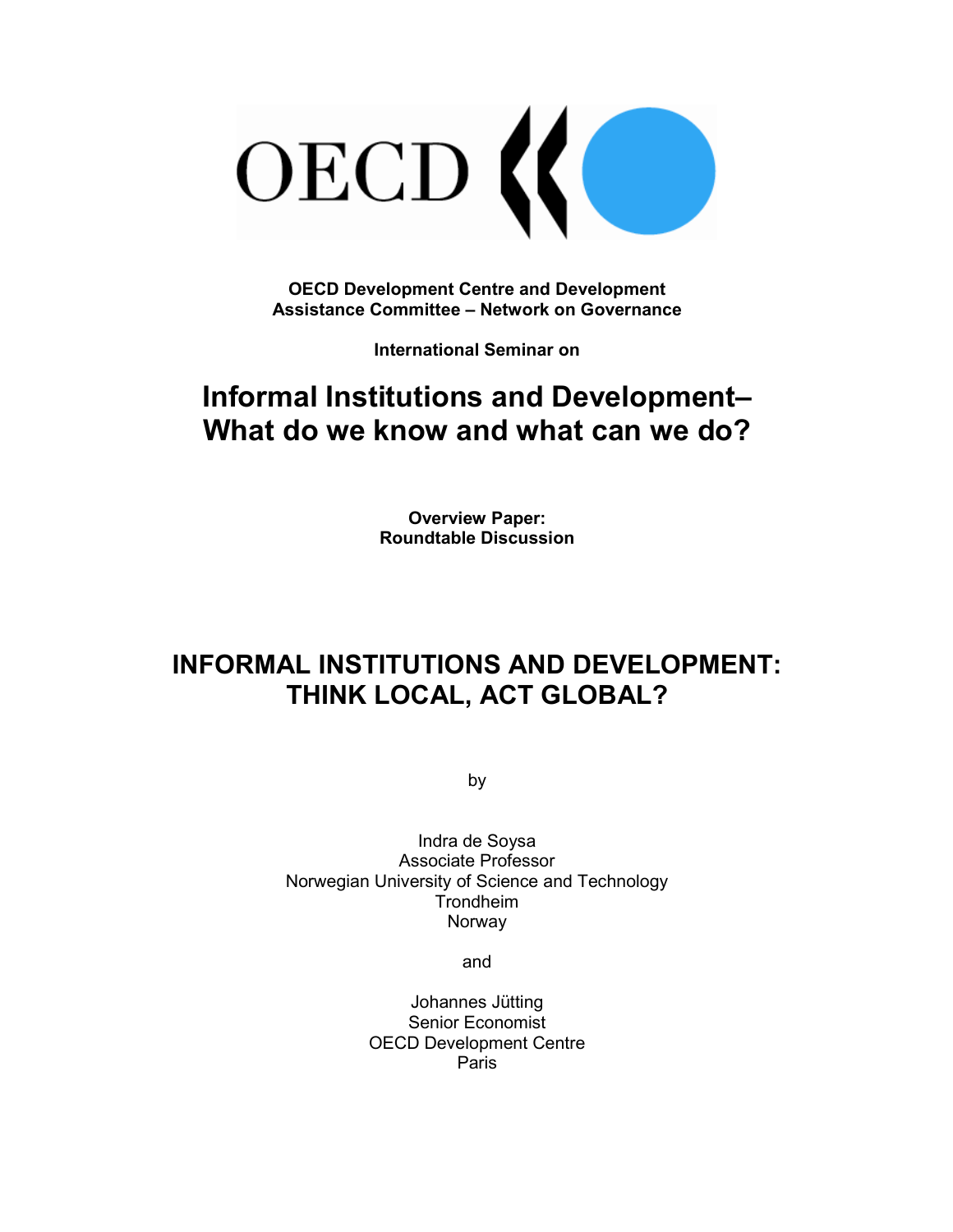#### **1) Informal Institutions - What do we know?**

The granting of this year's Nobel Peace Prize to Mohammed Yunus in recognition of the success of the Grameen Bank illustrates a case where informal and formal rules coexist to shape important development outcomes. Grameen's success is a story about how 'trust,' 'solidarity' and 'informal social pressure' have done more to alleviate poverty and drive investment among the very poor than formal banking institutions. There are also numerous examples where the opposite is true: formal and informal institutions work against each other with less happy consequences. For example, current governance reforms in many developing countries that try to introduce "new" public management may in fact upset entrenched forms of patronage politics that perhaps 'buys' social stability, an important precondition for broader development. Laws addressing gender rights in Pakistan, for empowering women, are hampered by informal institutions such as norms and attitudes among particular segments of Pakistani society in ways that may have massive consequences for the development prospects of poor women.

The objective of this primer is to review the literature on what we know about informal institutions: Do they matter for development and how? What is the relationship between the formal and informal institutional set-up? And most importantly, can one change a "bad" informal institutions and how and who should go about doing it.

The proposition that 'institutions matter' for economic growth and development has received intense attention. In fact, what this statement really means is that 'incentives matter,' because institutions shape the incentives that people face for behaving in one or another way. It is increasingly being recognized, however, that formal institutions alone do not shape human behavior, but that much of what goes on can be explained also by informal institutions that are grounded in and emanate from a society's culture. This aspect, however, has been fairly neglected. The reasons are that informal institutions are difficult to identify, measure, quantify, and often relate to dimensions of a society's culture that economists and other social scientists prefer to shy away from, not least because of hard policy-related issues. There seems also to be much confusion about what people refer to as institutions when it also involves features, such as norms, morals, values, and attitudes embedded in culture (Hechter and Opp 2001).

Institutions are generally defined as the "rules of the game," or "humanly-devised constraints that shape human interaction" (North 1990)pg3. Since human beings live in an uncertain world, they devise institutions to control their environment so as to bring about some certainty, to minimize transaction costs, which may be thought of as the costs of doing business, or the costs of relations between people. There are different ways of classifying institutions – according to their speed of change (slow or fast moving), the arena where they are situated (social, political, economic and cultural), and the degree of formality (informal and formal) (Jütting 2003). Finally, all informal institutions (rules governing behavior outside official channels) should not be confused with culture. However, we recognize a close association between what Paul DiMaggio terms the 'constitutive' and 'regulatory' effects of culture and informal institutions (DiMaggio 1994). The *constitutive* effects relate to aspects of culture that shape economic behavior by guiding relative valuation, categorizations and understandings of economic processes and outcomes, which are passed on through the generations by parents, schools, peers. The *regulatory* effects refer to the way in which the values and beliefs of a society are manifested through social norms and attitudes in ways that regulate behavior: promises must be kept, contracts must be honored.

This primer addresses three fairly broad questions but is by no means an exhaustive treatment of this complex subject:

- how do informal institutions contribute to development outcomes?
- how do informal institutions interact with formal ones, and what determines their emergence and change?
- who and what could be the drivers of change?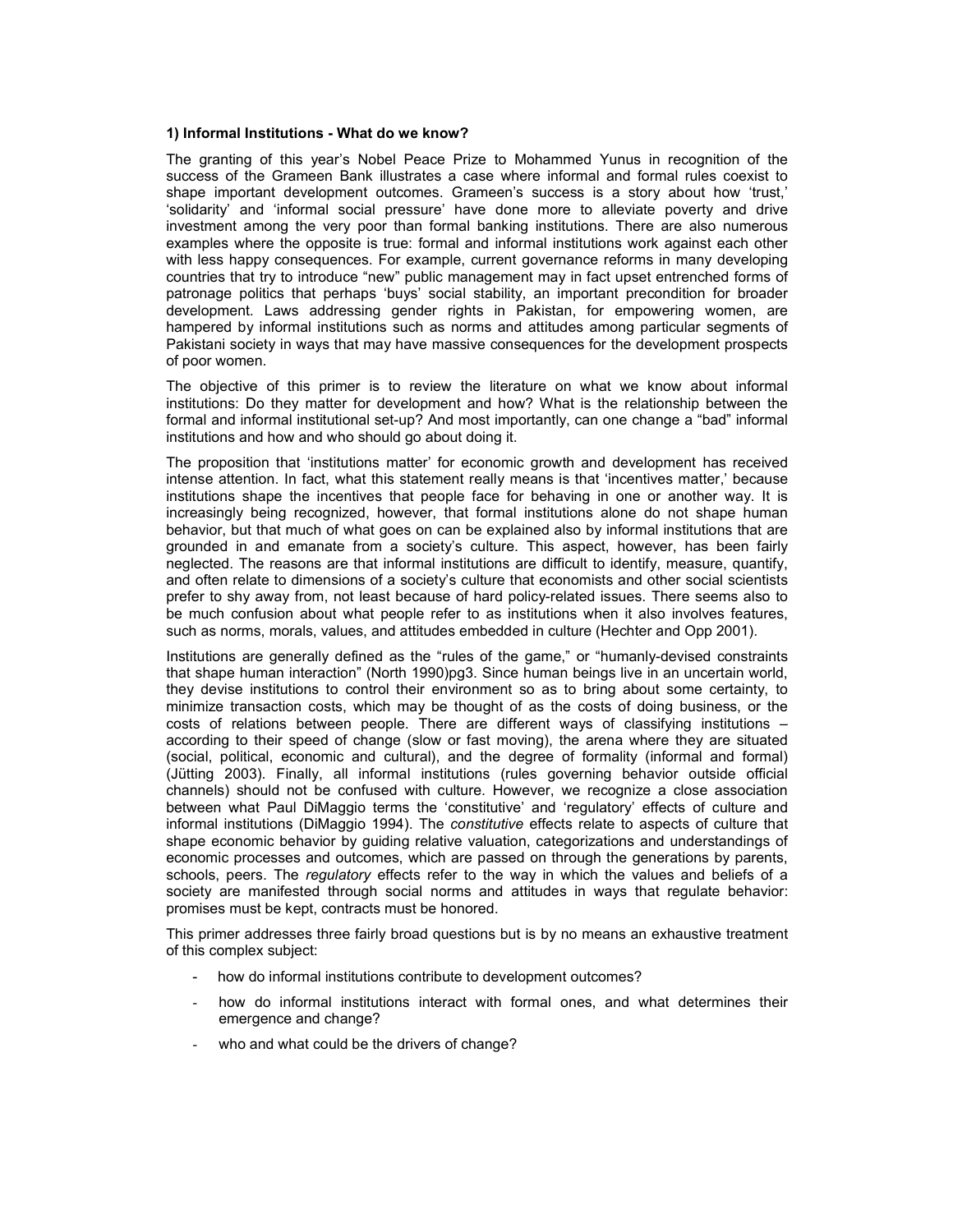#### **2) Informal Institutions and Development: Channels and Mechanisms**

The following flowchart illustrates a basic framework for understanding how institutions affect development outcomes<sup>1</sup>. In a nutshell this figure shows that Development Outcomes (D) can hardly be attributed to one single institution (A). Take the example of "growth and poverty reduction" as important goals in development. Figure 1 shows that (D) depends critically on the complex interaction between i) the behavior of individuals, ii) institutional outcomes and iii) the institutions themselves and finally v) external factors like geography and history. From this it becomes immediate clear that the search for "high quality institutions" such as "good governance", "conflict resolution mechanisms" and "effective property rights" is a very tricky task and the result depends heavily on context and external factors. Next, we spend sometime on definitional issues and discussions around the diversity of institutions in order to bring as broad a perspective as possible for assessing how institutions, rather than 'something else,' matter for shaping development.

In the following, the key elements of the framework – "institutions" are defined and examined before discussing their interaction and impact on development outcomes.

Following North (1990), institutions include any form of constraint that human beings devise to shape human interaction. These constraints include both what individuals are prohibited from doing and the conditions under which individuals are permitted to undertake certain activities. In other words, they are the "incentive framework" for human action. Institutions consist of formal written rules as well as typically unwritten codes of conduct and regularized behavior that underlie and supplement formal rules. In fact some view rules as 'tools' that allow individuals to solve collective dilemmas. 'Institutions are among the tools that fallible humans use to change incentives to enable fallible humans to overcome social dilemmas' (Ostrom 2005: 125). Thus, understanding how institutions shape outcomes is particularly useful for policymakers.

What are informal institutions?<sup>2</sup> The following definition is applied: informal institutions are: a behavioral regularity based on socially-shared rules, usually unwritten, that are created, communicated, and enforced outside of officially-sanctioned channels (Helmke and Levitsky 2003; Pejovich 1999). While formal rules are enforced by official entities, such as courts, judges, police, bureaucrats etc, informal institutions are largely self enforcing through mechanisms of obligation, such as in patron-client relationships or clan networks, or simply because following the rules is in the best interests of individuals who may find themselves in a 'Nash equilibrium' where everyone is better off from cooperation. While informal rules are generally not codified, it is normally widely accepted as legitimate and are therefore 'rules in operation' (in use) rather than just rules on the books, or what Ostrom terms 'rules in force' (Ostrom 2005). Informal rules are:

- extensions, elaborations, and modifications of formal rules outside the official framework;
- socially sanctioned norms of behavior (attitudes, customs, taboos, conventions, and traditions);
- Enforcement characteristics are self-enforcement mechanisms of obligation, expectations of reciprocity, internalized norm adherence (standard operating procedures), gossip, shunning, ostracism, boycotting, shaming, threats and the use of violence

-

<sup>&</sup>lt;sup>1</sup> This framework is adapted from de Laiglesia (2006) who used it to analyse institutional bottlenecks in agricultural development.

<sup>&</sup>lt;sup>2</sup> Some question the usefulness of the informal formal distinction. For actors on the ground, what matters is the situation they find themselves in, and the distinction is easily blurred. Ostrom (2005) suggests the term 'shared strategies' since the actors respond to the known rules of enforcement, whether it is done by the police or a community of individuals or add-mixtures of the two.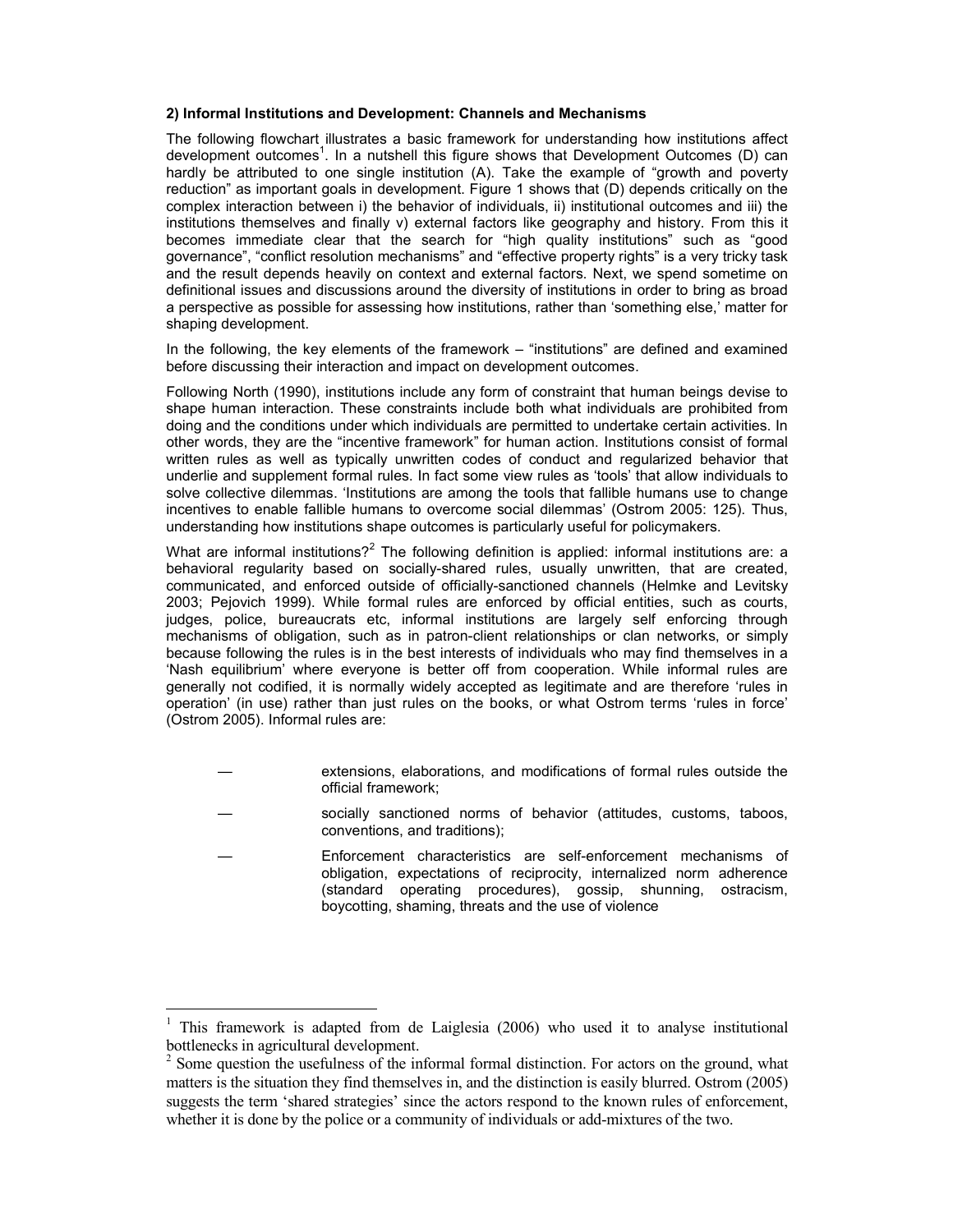

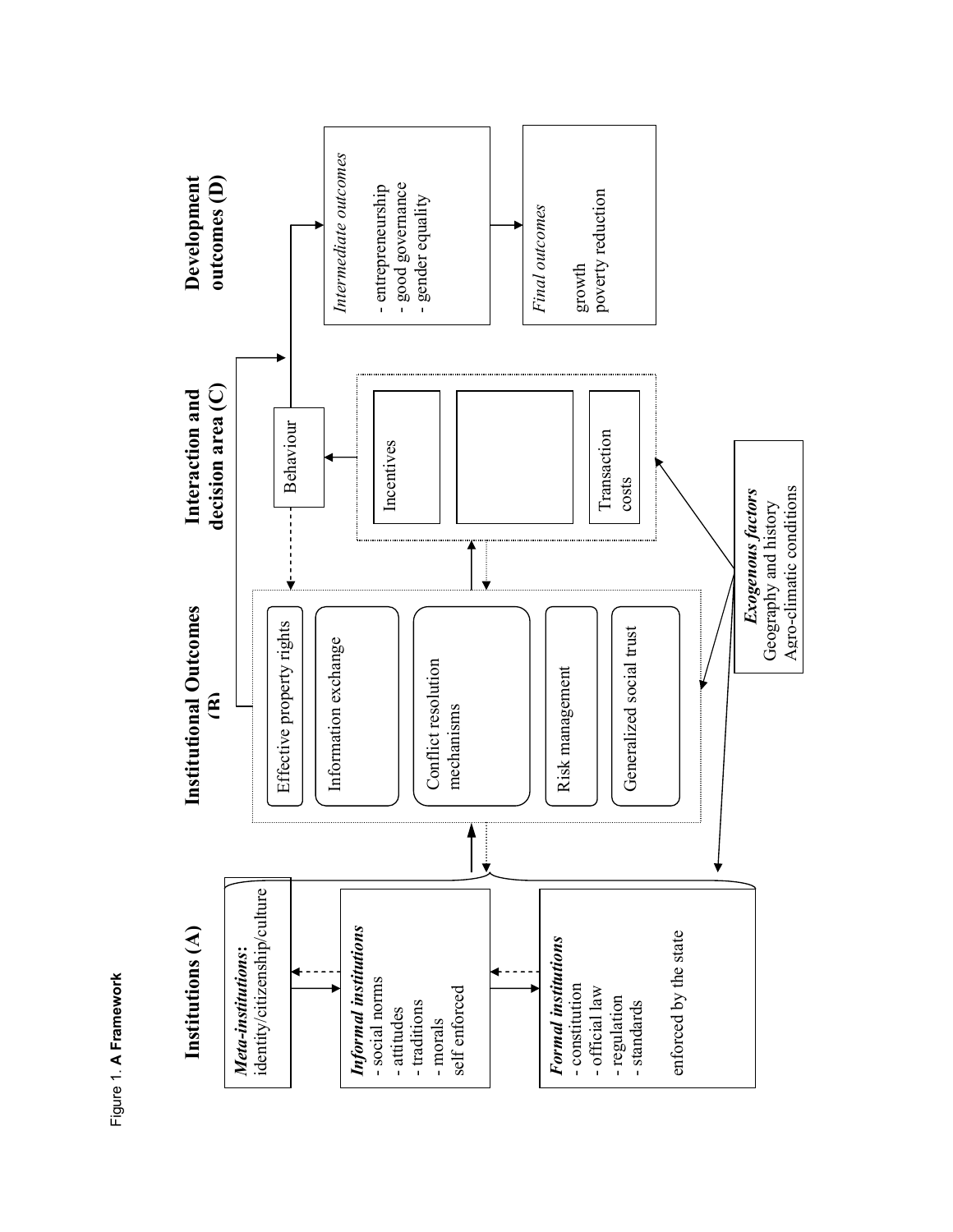Formal rules and constraints are made up of:

- constitutions, laws, property rights, charters, bylaws, statute and common law, and regulations;
	- enforcement characteristics include official sanctions, such as criminal punishment, fines, incarceration etc.

These formal rules are generally thought to be codified entities that officials (rulers) ostensibly apply through regularized enforcement mechanisms.

# **Institutions and institutional outcomes**

Formal institutions, such as constitutions, legal systems, property rights systems, and regime types influence institutional outcomes and these links are rather well analyzed (Persson and Tabellini 2003; Barro 2000; Clague 1997). Political scientists find that particular institutions generate predictable outcomes. For example, a two-party system is likelier under plurality electoral rules, whereas proportional electoral systems generate multi-party systems. The implications of these rules are important for understanding why small parties, such as the Greens in Germany, are able to influence politics compared with Britain and the US. Formal rules, thus, generate some polities to be more accountable, more representative etc compared with others (Powell 2000; Przeworski et al. 1999; Lijphart 1984). However, formal rules do not generate the exact same institutional outcome everywhere to similar degrees. As Rodrik et al. (2002) conclude on the question of formal institutions and development, "desirable institutional arrangements have a large element of context specificity, arising from differences in historical trajectories, geography and political economy or other initial conditions…" (p.24). Hence, whether or not institutions lead to better economic and investment climates, expand trade, encourage technological development, foster better governance and accountability, encourage trust, reinforce property rights, ensure competition, and avoid the exclusion of sections of the population from the fruits of development is as much a question of the incentive and enforcement mechanism of the institutions themselves as the environment it operates in.

Since the effectiveness of formal rules, such as penal codes, the rule of law, and democratic governance, depend on informal institutions, such as norms and attitudes and existing levels of social capital, or the patterns of interaction that individuals assume in any shared activity, understanding where informal institutions come from and how they change is crucial to understanding how the interaction between formal and informal institutions can be harnessed to effect desirable policy goals.

The fact that not everyone finds strong effects from formal institutions, such as the rule of law to development outcomes, however, is not surprising (Glaeser et al. 2004). The point here is that changing formal (macro- and micro-level) institutions that might be compatible with particular structural forms might yet not fit very well with informal institutions given underlying cultural factors that remain resistant to change, factors that have a more proximate bearing on the outcomes we are interested in, such as corruption, education, governance, or questions of gender equality (witness countries such as Saudi Arabia that have wealth but little modernization in gender relations). Neither did the inheritance of the formal institutions of democracy by many developing states lead to the governance outcomes we often associate with democracy in rich countries (Bauer 1988). Thus, the question of institutions and development may depend greatly on how informal institutions moderate formal ones as they affect outcomes (North 2005).

#### *Relationship between formal and informal institutions*

Informal institutions interact with formal institutions as they affect outcomes in four stylized ways (Helmke and Levitsky 2004):

- 1. complementary
- 2. accommodating
- 3. competing
- 4. substituting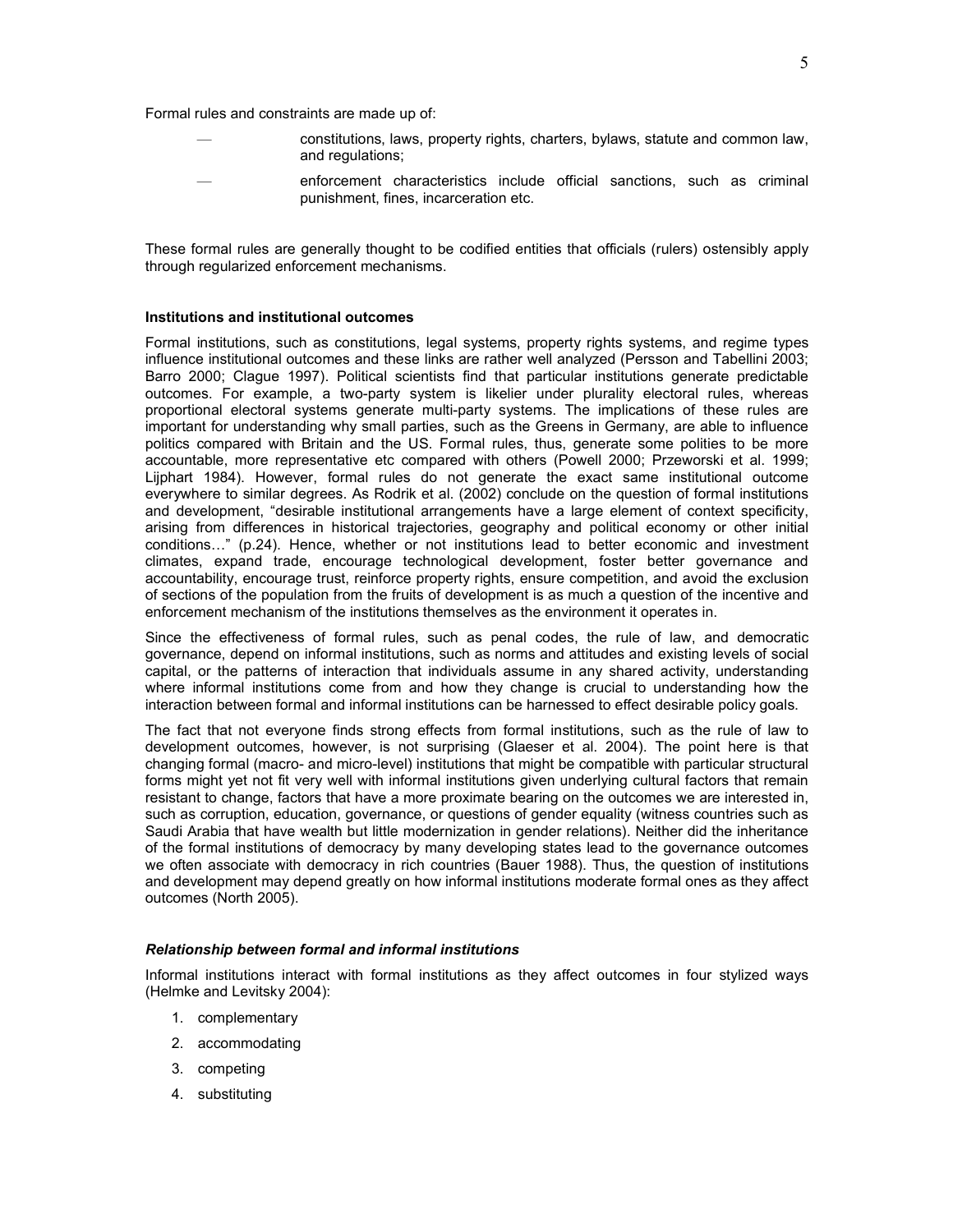#### **Typology of informal institutions:**

| <b>Outcomes</b> | <b>Effective Formal Institutions</b> | Ineffective formal Institutions |
|-----------------|--------------------------------------|---------------------------------|
| Convergent      | Complementary                        | Substitutive                    |
| Divergent       | Accommodating                        | Competing                       |

This typology is taken from Helmke and Levitsky (2004: 728).

In terms of the first, informal institutions are complementary with formal ones when they converge and the formal institutions are effective. Suppose that a new state decides to adopt better anti-corruption laws. The content of the specific laws may matter very little if in fact pre-existing norms already form informal checks and balances on public officials. In this scenario, knowing what about anti-corruption law matters requires that one understand how the norm and law interacts to form the beneficial outcome. Both might reinforce the check on corruption, or the formal laws (due to some quirk) may hinder the informal checks in place. Yet again, the formal law may evolve to be an even better check than previously existed, since the informal 'norm' might have evolved only as a second best solution.

Second, the informal institutions may accommodate the formal ones when they diverge and formal institutions are effective by not violating the letter of the law but violating its spirit. In other words, it coexists with the formal institution and drives the outcome that is not entirely intended by the formal rules. The hiring practices of many universities, where departments tend to hire each others students despite formal search committees that go through the motions of interviewing other candidates and writing reports might be a good example of accommodating institutions. The letter of the law is followed; committees are set up, they meet, they review applicants etc, but the spirit of the law is violated because the committee has already agreed informally on the outcome. Here again, the outcome might be more efficient because hiring committees may run the risk of being hamstrung by veto players, delaying the process and perhaps souring good relations within departments. Formal committees might spend time and money debating candidates. Thus, even if the informal institution may be identified as corrupt, it might be more efficient. The desirability of the rules depends on the criteria for judging (efficiency versus fairness). It should be recognized that much formal institutions are products of politics, which means fairness criteria will have mattered as much as efficiency ones in what has determined them (Soltan 1998).

Third, informal institutions compete with formal ones when formal institutions are ineffective and the two diverge. This is true where formal law is poorly enforced, or simply ignored by authorities. The literature on legal pluralism shows how people resort to multiple sources of justice where competing laws and norms operate at various levels, particularly where inherited legal systems after colonial rule operate side by side with customary law. This situation exists because states do not feel the need to enforce the laws (they ignore it) or they do not necessarily have the capacity to enforce (costs are too high). In this instance, not accounting for state capacity to enforce formal institutions in any analysis of any relevant outcome potentially yields highly biased insights. Here again, the criteria used to judge the outcomes are crucial. Jim Crow laws competed with formal laws against discrimination in many parts of the US, and the power of the federal authorities was required to break those practices. Also, while many laws protecting women and human rights in poor countries may exist on the books, customary laws contravene these rights in practice.

Finally, informal institutions can substitute for the lack of effectiveness of formal institutions. Like complementary institutions, these informal institutions are designed to achieve what formal institutions should be doing but is ineffective or ignored by official sources. Informal credit markets and insurance schemes might very well be thought of as substitutions for formalized market or state organs that usually provide such services. Informal neighborhood associations that form to prevent crime or collect garbage off streets may be substituting a city government's function. Since many of these voluntary associations pose little threat to formal institutions, they are usually encouraged by state authorities. However, such voluntary groups may also form vigilante groups, such as the 'Minutemen' in the US that have taken upon themselves the task of policing the US-Mexican border. The effectiveness of formal versus informal would have to be judged on the desirability of the outcome—again efficiency versus fairness.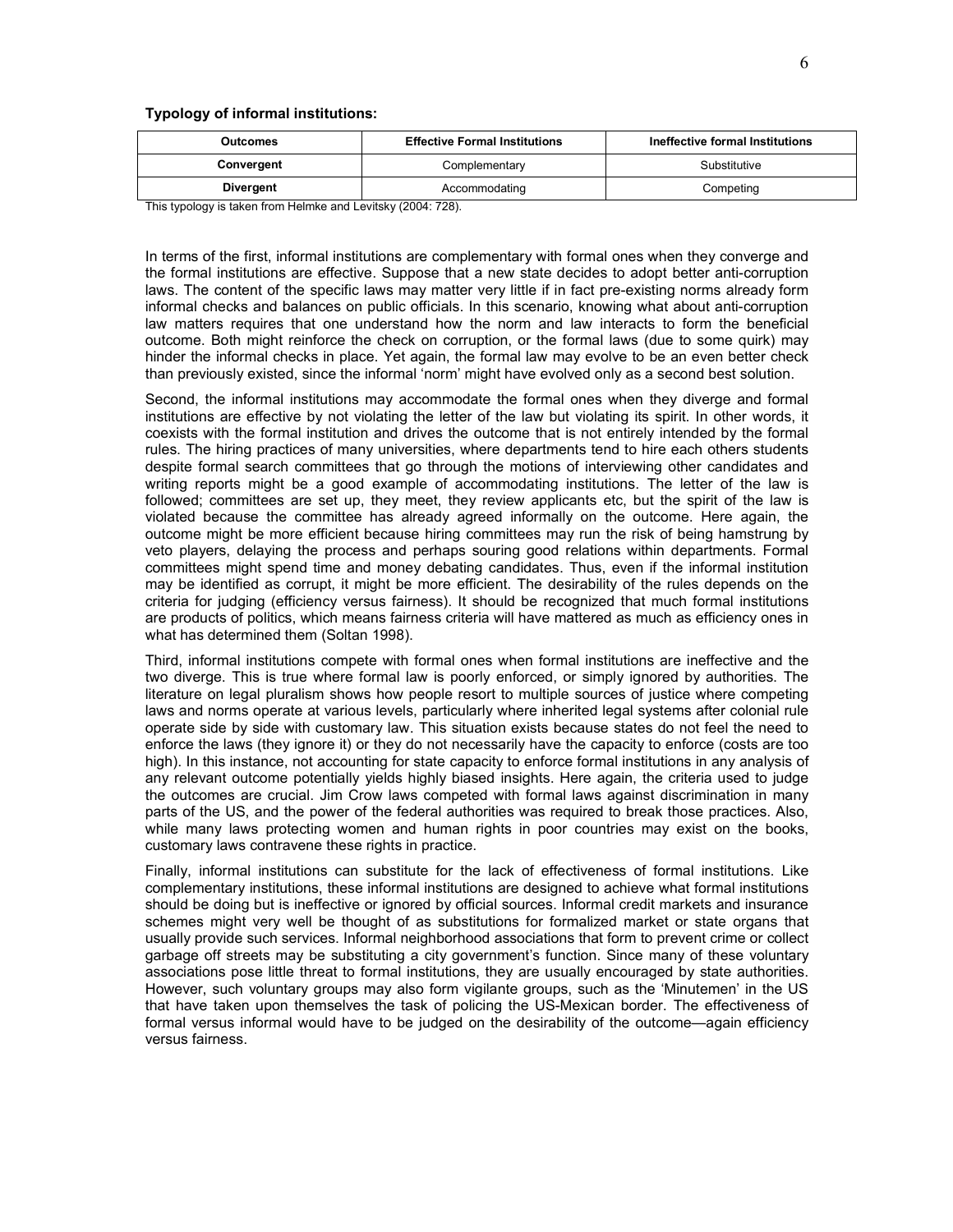#### **Culture, history and institutions: anticipating change**

Norms matter because they substitute for law in complex economies given that every aspect of interaction between people cannot be governed by a written law (Cooter 1994). Some, particularly scholars of social capital, see the operation of formal institutions as moderated by available civic traditions that are in turn shaped by historical trajectories begun way back in a society's history (Putnam 1993). The degree of trust available in a society apparently matters for political and economic development because it substitutes for formal systems of monitoring and enforcement, making collective action easier (Putnam 1993; Woolcock and Narayan 2000; Coleman 1986). Rules on paper make little difference compared with underlying social norms and attitudes that moderate the effects of formal institutions. Thus, despite changes in formal institutions that affected both Northern and Southern Italy, the South underperforms the North due to lower levels of preexisting social capital, or norms of trust and reciprocity (Putnam 1993). Government effectiveness is enhanced where there is a high level of civic engagement because the mass of people will be better consumers of politics, more attentive clients of bureaucrats, and cooperate more easily among each other to solve collective dilemmas. Where social capital and the norms of reciprocity and obligation that it represents comes from, and how they are generated, are highly disputed topics (Boix and Posner 1998). For many, history matters.

Others dispute the relevance of deeply ingrained, historically-determined factors, arguing instead that all humans engage in optimizing behavior within the constraints of rules, and in response to a particular socio-economic environment, referred to generally as structures (Jackman and Miller 2005). In other words, it is formal structures, not the mental models that culture determines that matter. It is impossible to address issues of norms, attitudes, values in the context of institutions without addressing issues of culture, but we follow Ostrom (2005) and others by conceptually separating rules that govern a particular collective endeavor from norms and attitudes thought to emanate from deep, historically-determined cultural forces. Rules can be devised by individuals to solve social dilemmas, such as governing common property resources, or fighting neighborhood crime. Norms too, do not necessarily emanate from deep historical sources but could be thought of as 'shared expectation' about behavior (Helmke and Levitsky 2004). Norms can also change rather rapidly as witnessed by the end of foot-binding practices, dueling, or lighting up a cigarette at a dinner party without asking others whether they mind.

To sum up, formal and informal institutions, alongside with "meta-institutions," shape the "observable" institutional outcomes such as "good or bad governance", "weak or enforced property rights" and "social trust or disharmony".

# **Institutional outcomes and development outcomes**

Institutions through institutional outcomes affect the behavior of individuals by providing incentives or placing restrictions. Institutions are thought to facilitate economic development in two broad ways: reducing the costs of doing business (transaction costs) and ensuring competitive processes (Islam 2001). In the first instance, development is the expansion of economic activity (markets), the degree to which individuals and groups are able to enter into arms-length transactions. If the costs of transacting are high, then economic activity would be constrained. Institutions ease the effectiveness with which transactions take place, minimizing the costs of doing business. As Avner Greif has shown, Genovese traders were able to expand their economic activity successfully because their individualist ethos led to the building of institutions that facilitated the expansion of anonymous arms-length transactions relative to Muslim traders who were constrained by a closed, communal ethos that relied on intercommunal, face-to-face dealings based on collectivistic modes of sanctioning (Greif 2006). This instance demonstrates how culturally-determined norms and attitudes, and the rules of the game they prescribe determine the nature of economic activity.

In the second instance, competitive processes drive development by ensuring efficiency. Since institutions determine the incentive structure for affecting individual and group behavior, the rules governing the market affects the nature of how competitive that market will be. Regulation of industry, tax laws, distributional issues, the adoption of new technologies, or in other words, the degree to which rent-seeking is prevalent are determined by the nature of formal and informal institutions and their interplay. Most countries, for example, have laws governing bribery and corruption. Norms and attitudes about what corruption exactly is and how one deals with it determine the extent to which formal rules on corruption will be effective. Giving expensive gifts to government officials in China in the course of transacting is a norm that would sit very uncomfortably in most Western, developed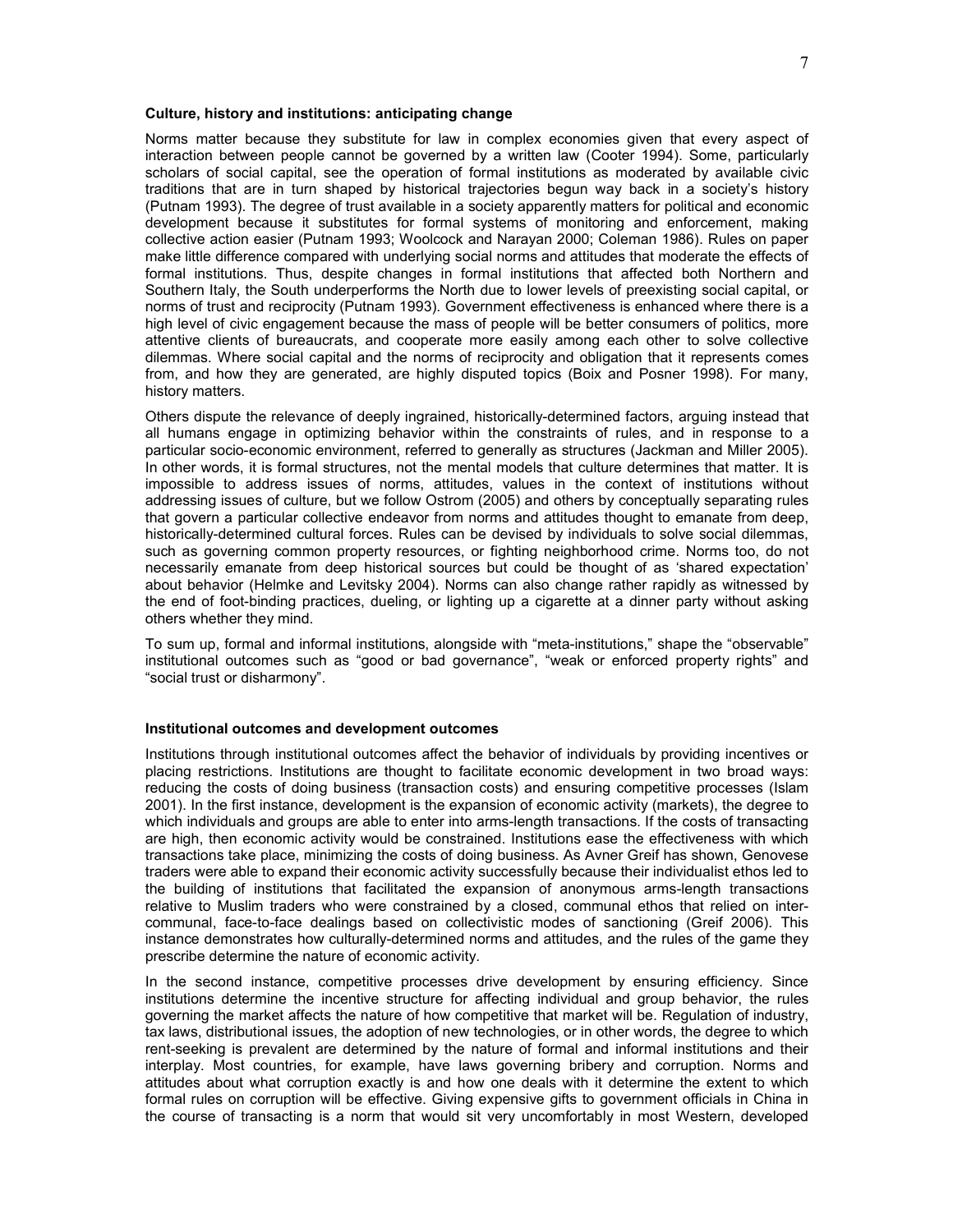states, where free and fair competition requires impartial official conduct. The system of *Amakudari* in Japan where high-level public servants retire as top corporate executives is another example. On the other hand, even in Western democracies, lobbying and other forms of rent-seeking exists to different degrees among informal channels. University hiring practices is an example where some unwritten rules about hiring the students of colleagues is a way of getting around some formal rules designed to ensure a competitive labor market in academia.

### *Institutional outcomes and context*

It is imPortant to note that one particular "institutional arrangement" could have different effects in different environments, depending on context. For example, mutual help, family assistance, and social capital are examples of "informally" organized solidarity, making up the corner stone of informal social security systems. Credit and saving groups (*les tontines*), community-based health insurance schemes (*les mutuelles de santé*), and funeral associations bear testimony to the variety of different organizational forms that this form of mutual-help systems can take. The same institutions, on the other hand, can have perverse effects in some settings, becoming a "tax on success." A hard-working farmer in Benin, who has accumulated some wealth over the years, has to share the fruit of his efforts with his extended family, including distant relatives. This implies that he is expected to pay the school fees for his nieces and nephews, or bear the health costs if anyone in his entourage gets sick. The question of institutions based purely on examining outcomes, thus, does not allow one to identify clearly what about institutions matter, and serving what purpose (Stiglitz 2001). On the other hand, one needs to identify the outcome and then correlate the relevant institutional feature (rule) with that outcome, eliminating other possible determinants of that outcome.

People in both rich and poor countries rely on informal institutions to varying degrees to facilitate transactions, but these institutions are relatively more important in poor countries and small, traditional communities where formal institutions are less developed and the reach of formal law and state power relatively weak (Bardhan 2001). Moreover, poor people in developing countries are often ill-served by the limited formal institutions available. In poor countries, and poor regions in particular, informal institutions substitute more frequently for formal institutions, a subject that is relatively less-well studied (Bardhan 2001). The effectiveness of formal law, even in rich countries, however, may depend to a large extent on how well the law corresponds with norms, making enforcement less costly, thus norms and attitudes matter for how well even formal institutions can work (Posner 1998). Responding to the impacts of informal institutions on economic development, therefore, can considerably reduce the costs associated with badly functioning formal institutions, making reform more effective because communities can go a long way towards resolving information and enforcement problems without using their formal public legal systems (World Bank, 2002). The outcomes of the interaction between formal and informal institutions, however, cannot simply be understood by how well they fit and do not, but rather by finding out which of the rules in use have a bearing on the outcomes we do want to explain.

# **3) What determines the change of informal institutions?**

It is particularly useful to understand how informal institutions that are culturally determined change over time. Norms prescribe the 'oughtness' of behavior. It is regularized behavior because when oughtness is violated it is sanctioned. What is normal of course changes for complex reasons. Broadly speaking, the encroachment of market-based activity change norms so that as market institutions get stronger norms governing altruistic behavior among pastoral communities change (Ensminger 1992). Those who believe that economic and social structure determine norms and values argue that culture changes with structural change. Industrial development and increases in wealth (modernization) will change tradition-bound societies (Lipset 1959; Rostow 1960; Lerner 1958). With increasing wealth and the change of rich countries to service economies apparently correlate with post-modern attitudes and values when it comes to how economic growth on environmental protection are perceived (Inglehart 1997). Some argue that many parts of the Middle East are bound in tradition and resist change despite being rich because the easy money from oil wealth allows the luxury of closing off to modernizing influences and the liberal ideas of openness and competition (Bellin 2004). On the other hand, industrial modernization means increasing rationalization of economies that lead to structural changes that require rationalized, bureaucratized states for dealing with complex society. Others focus on culture as a precondition for driving economic development (Hayami and Aoki 1998). In either case, culture and economy moderate one another.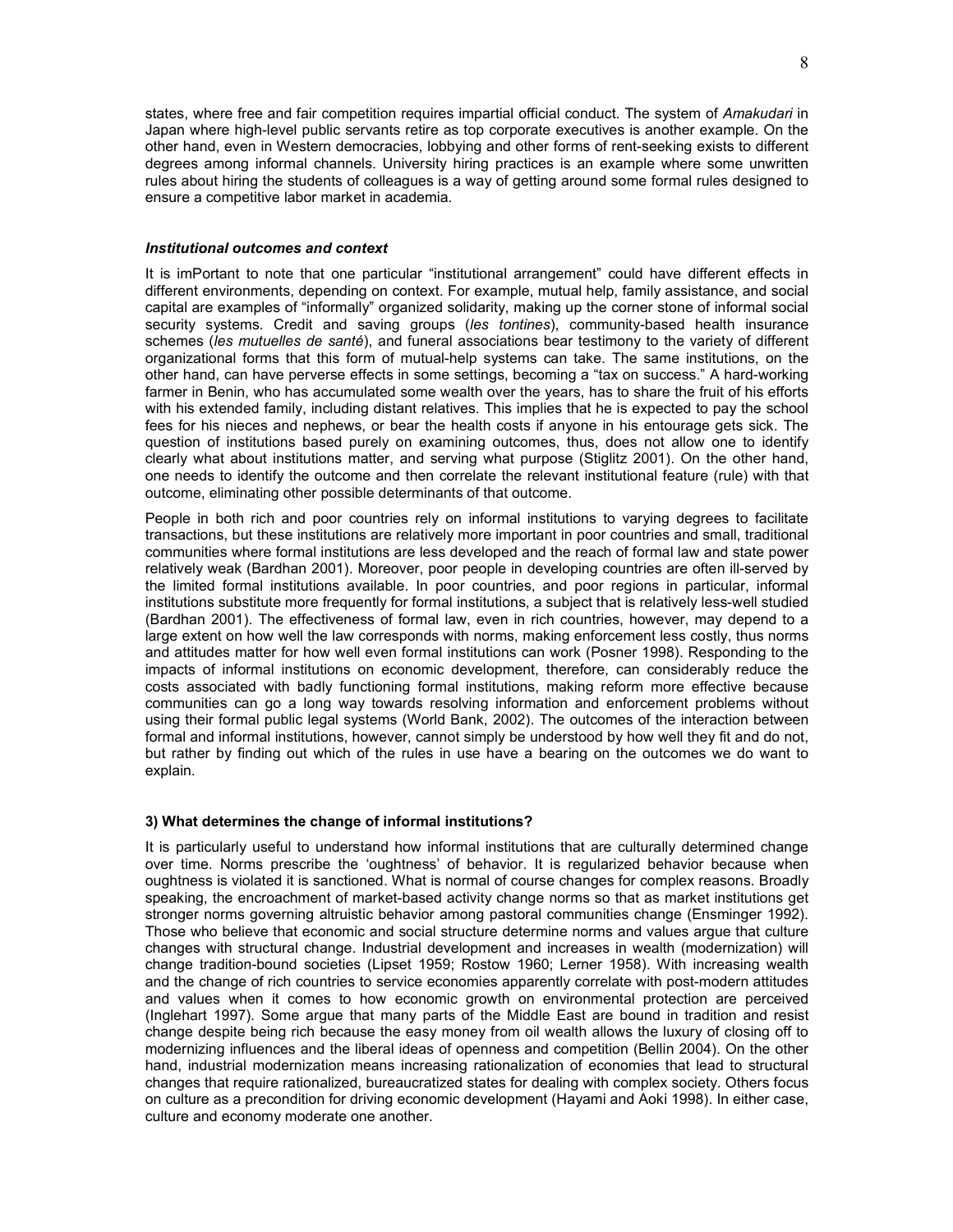Modernization thinking permeated the study of development in the post-war years and many assumed that with enough aid and the transfer of technology, countries will 'take off' into self-sustaining development, following the European experience since tradition will be overpowered by modernity. However, as some argued later, modernity has come to be expressed in diverse ways, even in Europe, due to cultural factors, and that rather than homogeneity, 'multiple modernities' are possible (Eisenstadt 2000). The welfare state and support for high taxes between Europeans and Americans, for example could be seen as being governed by norms and values. Thus, even change in structure, such as wealth, political democracy, and equality have led to multiple visions about the constitution of society. In fact, some argue that rather than formal institutions, such as the rule of law, human capital is what matters (Glaeser et al. 2004), so that higher human capital tends to raise wealth and the demand for better political capital and functional institutions.

There are two broad approaches to understanding where institutions come from and for evaluating their effects—the *calculus* approach and the *cultural* approach (Hall and Taylor 1998). The calculus approach relates to the rational choice institutionalism and functionalist approaches in sociology from which the NIE gathers much of its inspiration (also game theory). As such, institutions are 'purposive' devices that reflect preferences and expectations of actors. Thus, institutions are consciously devised by individuals to reduce transaction costs and increase efficiency. Informal rule making by groups of individuals engaged in some common endeavor is ubiquitous in everyday life. Accordingly, while rules can be changed relatively easily by actors that come together in some activity, norms, values, and attitudes change only slowly, even if they originate as 'constructed' entities that have persisted, outlasting the original intent for their formulation. Some institutions may work well while other may not. Why inefficient institutions persist, however, is somewhat of a mystery, if in fact questions of power, political economy, and the distributional aspects of institutions are neglected as part of the story, not to mention the unintended consequences of institutions (Lal 1999; Stiglitz 2001; Ensminger 1992; Knight 1992). Where institutions work badly, those ill-served by those rules may have high costs to changing institutions once established simply due to rent-seeking by narrowly established groups who benefit from the existing rules (Ostrom 2005). Thus, in many developing countries, where state elites have enormous access to resources and power, formal rules could not be enforced due to the capture of the state and the informal channels by which the elites affected governance.

The "cultural," sociological approaches, on the other hand, see institutions as far less purposive (rationally devised), and social relations not simply as "atomistic," rational individuals engaged in maximizing behavior within the constraints of functional (or dysfunctional) rules. Some ways of doing things might be thought of as the 'natural state' of things. Thus, women can come to believe that girls are inferior to boys etc (Douglas 1986). The cultural view is that people engage in satisficing behavior within social milieus made up of networks of association. Norms of reciprocity and obligation pervade markets and firms without them having been consciously devised (Granovetter 1985). According to this perspective, markets are bound up with networks of personal relations, and the actual functioning of day to day activities of markets and firms show that networks of association governed by norms and convention and 'face to face' dealings are far more ubiquitously in operation than are formal (armslength) contracts (Platteau 2003). Understanding more about how norms, obligations, and conventions work, and the nature of networks that structure behavior, not only allow us to understand whether and why some institutional environments work against development while others are complementary, but also to assess how they change.

Witness that patron-client relationships are ubiquitous in many developing countries. In fact, in many situations, the clients vote for political platforms and proposals inimical to their long-term interests, largely because they obtain more immediate benefits from the patrons, whose wishes they follow. Thus, knowing the exact nature of the short-term benefits of the mass of individuals that are part of these clientelist arrangements and affecting those is a first step to affecting the way in which politics might reflect better outcomes for the poor. Becoming wealthy, having access to careers and secure employment is one way in which feudal social relations dissipate because ordinary people become less beholden to powerful elites. Clearly, the neo-classical view of institutions is incomplete and needs supplementation by the more 'culturalist' position.

Consider the case of genital mutilation among societies in many parts of North and Sub-Saharan Africa (Sudan, Egypt, Kenya etc). Genital mutilation is carried out to discourage sexual activity by females because it makes sexual intercourse uncomfortable. Yao girls in Malawi, however, are encouraged to have sex and are initiated into the practice as young girls. Why would adults (men and women) encourage two different norms? Can one factor explain both outcomes? Apparently, the mechanism that explains the difference is that men, in matrilineal and matrilocal societies as opposed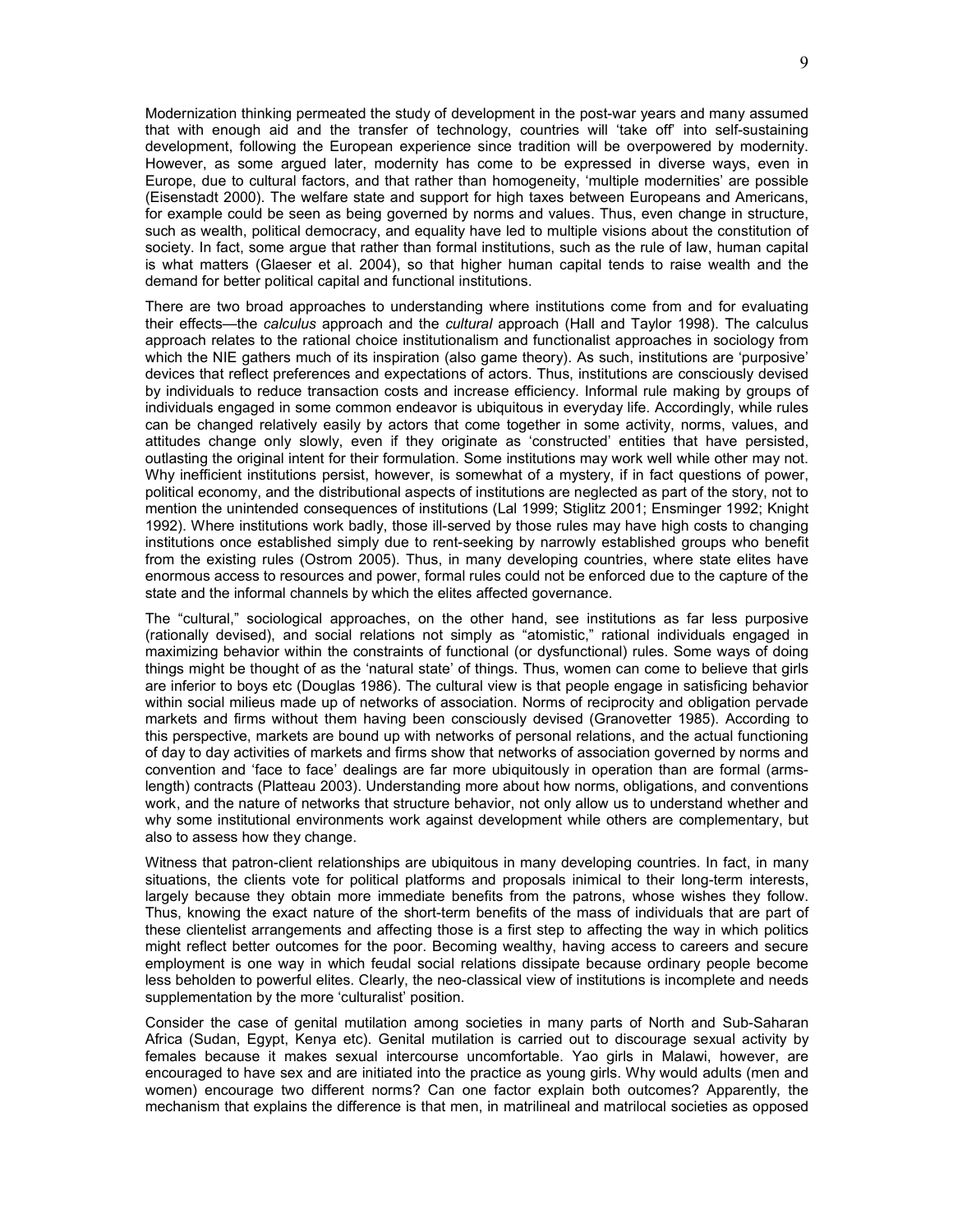to patrilineal and partilocal societies, are confident that their offspring will be brought up and supported by the mother's village and households. In patrilineal society, men are concerned that they would have to support children that they themselves have not fathered (Horne 2001). Thus, men in partilineal society strongly prefer the norms of curtailing sexual activity of women. If in fact this explanation is true, changing this norm from outside is bound to be difficult and slow but a place to start might be by paying particular attention to educating men in partrilineal societies, particularly regarding child-rearing practices. Social insurance schemes and public action targeting children may also help.

As mentioned earlier, policies aimed at changing deeply ingrained norms without the underlying structural conditions will be difficult, slow, and uncomfortable process. These norms and value issues are conducive to be politicized. Witness the debates on the spread of political Islam, or the debates on East Asian values versus Western values etc (Lal 1999). There is a more immediate role for policy if one focuses on more rapidly changing, malleable rules identifiable in many situations where people try to solve collective dilemmas. These rules are regularized in the sense that most agree that they are a good thing.

At very micro levels, informal institutions, or simple informal rule making occurs all the time among individuals who organize collectively for mutually beneficial activities (Ostrom 2005; Fine 2001). For example, a groups of women with little access to formal credit markets may come together to create a micro credit association governed by a set of rules that prescribe the terms of lending and borrowing and how those rules will be enforced. These poor women may devise the rules from scratch, but more than likely they may imitate others among whom these rules have worked well for this specific purpose—in other words, they may borrow. Imitation and borrowing best practices has been a feature that explains the development of human beings from time immemorial (Soltan et al. 1998). Witness the way in which the Grameen movement has spread throughout the world after originating in rural Bangladesh. However, the rules that individuals find productive depend on already-operational norms and patterns of reciprocity in the larger context of that society (Ostrom 1997). Informal rule making through imitation and borrowing will depend to a great extent on preexisting levels of social capital (trust) and particular kinds of norms. For example, whether or not poor women are even allowed to participate in micro finance schemes might be determined by the norms around how women are viewed as bread winners, their access to information and some level of independence. Whether or not a particular micro-finance scheme will work in one setting relative to another might be determined by the communal norms governing the acquisition of wealth. Thus, even though we are constantly devising informal rules to which we adhere to, the shape of those rules may depend greatly on larger 'enabling' contexts. The rules adopted will reflect more pervasive norms about hierarchy (deference to elders), or norms around retribution will guide the rules on sanctioning. As mentioned above, the extent to which the macro-level norms guide micro-level behavior will depend on the larger context of social and political change. Nevertheless, governments can be instrumental in encouraging local communities to come together to solve collective dilemmas by providing the legal and institutional framework that enables experimentation, trial and error, and the necessary support to devise those 'rules' that become 'tools' for solving community dilemmas.

Whether one considers heavily culturally-determined factors, such as the nature of patron-client relations, or patrilineal rather than matrilineal arrangements, or the more fluid 'rules' devised for solving collective dilemmas, institutional change will take place with the interaction of actors and the evaluation of the outcomes over time. This makes institutional change 'overwhelmingly incremental and path-dependent' (North 2005)pg. 59. However, an open polity where competition for ideas, alternative modes of doing business, and protection from capricious processes are available, where contestability of the substantive outcomes and investment in skills and for competing for survival exists, institutional change that elicits better outcomes for economic development is likelier.

#### **4) Informal institutions and how they matter: the example of conflict resolution mechanisms**

The role of formal and informal institutions in many respects is about managing social relations, and therefore the management of conflict. When humans come together in any form of activity they require rules to govern behavior and maintain the public good of harmony. Where these rules work poorly, social frictions may arise to increase transaction costs and reduce the effectiveness of these institutions. Examples from international relations are extremely illustrative since states are not governed by a world government where international law applies uniformly. Thus, as Thomas Hobbes famously put it, life would be 'nasty, brutish, and short' without a Leviathan to enforce order. Yet, order without government can be achieved. As a very broad example, the norms around the 'sovereignty' of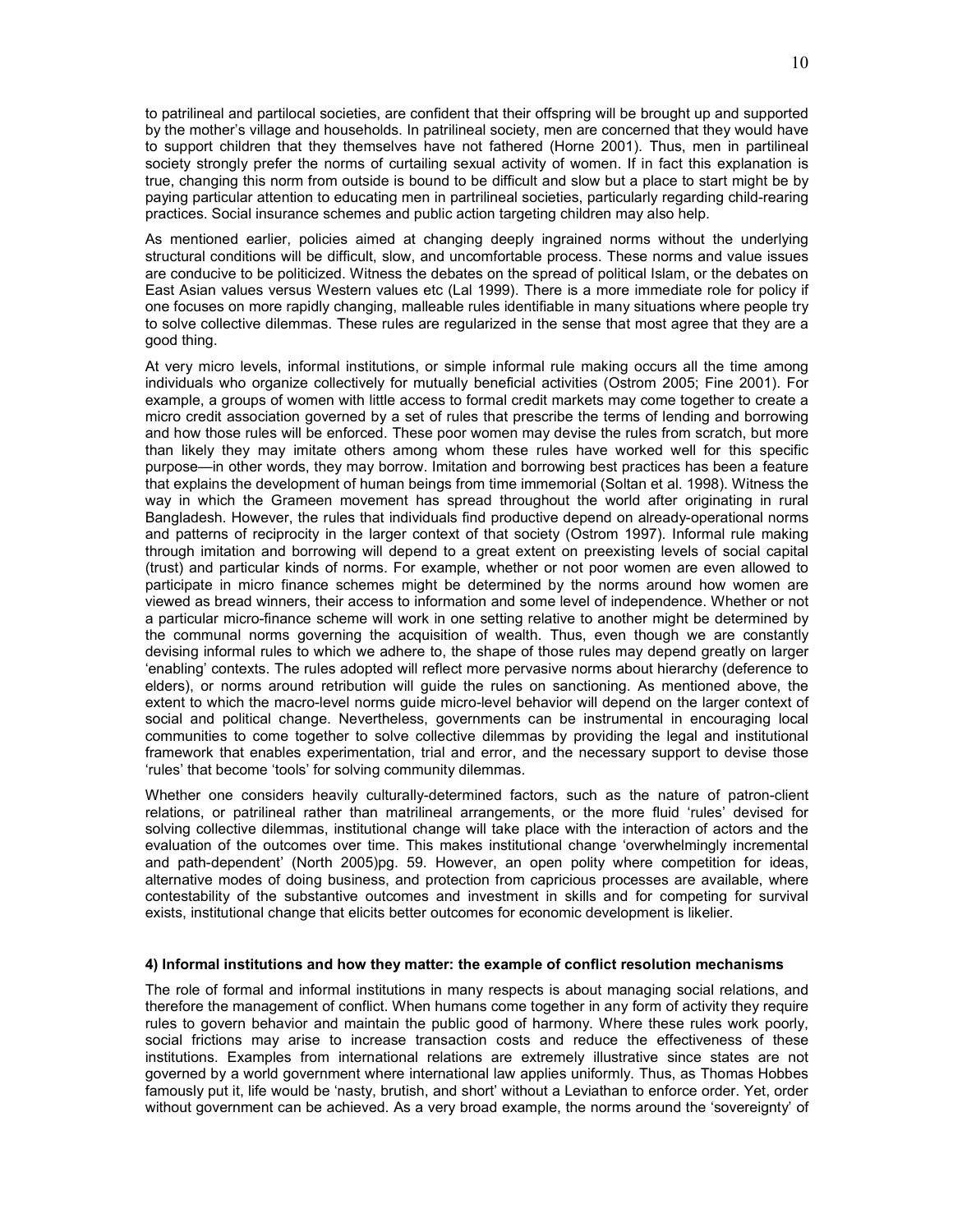nation states, or the rights of princes over the church, came about as a devise to reduce the incidence of papal interference in the internal affairs of princes. The idea of sovereignty was codified in the treaty of Westphalia in 1648 that ended the Thirty-Year war because it was thought to be an effective way to solve papal interference in the affairs of states. The norms around the violation of sovereignty, however, has changed in recent years with calls for intervention by the United Nations and other powerful states based on the idea of humanitarian intervention. This is clearly a case of one norm trumping another and leading to institutional change; i.e. the norms around human rights and the prevention of genocide has led to the violation of norms on sovereignty. However, in this case, power has come to play a crucial role since the norm of humanitarian intervention is driven largely by the interests of powerful states, perhaps as some accuse driven largely by the desire to preempt refugees from flowing across borders.

Much of what happens in international relations could be classified as informal institutional behavior. There are networks of norms and trust among several actors, and conventions and shared beliefs lead some to 'hang together.' While realists believe that the international system is anarchical and requires a hegemonic power (Thomas Hobbes' Leviathan) to keep peace and stability, others argue that states cooperate out of self interest in international institutions, such as the UN, OECD, the WTO, etc to ensure collective goods (Keohane 1984). A number of these institutions existed informally in the past but have expanded and become codified. Many countries voluntarily adhered to free trade arrangements before the GATT was ever introduced, afforded free passage to ships, and treated diplomats and citizens of other countries according to certain conventions. Thus norms and informal rules can become adopted into general law. Many of the norms governing the relations between states have evolved through time with frequent interaction and regularized behavior. Recent activities of informal networks of activist has also led to value changes around the environment and human rights (Keck and Sikkink 1998).

Likewise, the norm of democratic governance had spread around the globe by the early parts of the last century. Even communist dictatorships and many of the 'tin pot' dictatorships in Africa and Latin America had to pretend to govern on behalf of the 'the people.' However, the formal rules that were devised in order to affect the near-universal norm around 'democratic rule' differed greatly from place to place. The liberal-style democracy in the West valued rules that limited the power of the state through systems of checks and balances. Formal democracy, however, has not worked the same way as a generalized system of conflict resolution in all places in all times. Neither have the same formal mechanisms of democratic processes yielded the same outcomes in every place. Yet, the fact that there is a near universal norm around the right of people to choose their government and the fact that the norm of universal human rights is spreading illustrates the diffusion of certain norms across cultural spaces (Simmons et al. 2004). The only 'law-like' empirical regularity in international relations, the so-called 'democratic peace' thesis, which is that democracies do not have militarized disputes between them, is supposedly partly due to the shared norms among democracies for peaceful resolution of disputes and the existence of trust (Russett and Oneal 2000). Apparently, peace and democracy often cluster due to shared norms across space and the process of diffusion.

While the peaceful adherence to democratic rule is nearly universal, the way in which democracy works in different places is dependent on the extent to which informal institutions operate (Helmke and Levitsky 2003). Many argue that preexisting political cultures moderate the way in which democratic institutions function and survive due largely to the extent to which an active civil society exists (Diamond 1994). The question of democracy and civil peace is not fully understood, since most find that only long-established democracies are able to avoid civil conflicts (Hegre et al. 2001). This finding suggests that autocratic regimes are also able to keep the peace. What is still little understood is how exactly informal rules and norms are related to this issue—if formal democracy does not ensure peace, how do autocrats manage it? Ethnic peace, even in rich countries, is affected through informal channels. The so-called theory of 'consociational democracy' as practiced in the Netherlands requires informal bargains between elites on avoiding particularly contentious issues (Lijphart 1993). Some suggest that ethnic peace in many African states is 'bought' by political elites through informal channels (Azam 2001). Thus, any reform of political systems, for example through anti-corruption drives, risk upsetting regularized channels of ethnic peace buying. This is clearly a case of how good governance reforms, which do not fully take into account informal institutions, could end up doing more harm than good. There may of course be a number of informal ways in which ethnic leaderships cooperate short of democratic party competition, which need to be fully understood before elections are forced on people from the outside (Weingast 1998). Clearly, where the informal bargains are complemented by formal institutions, such as mechanisms that allow mutual commitment not to violate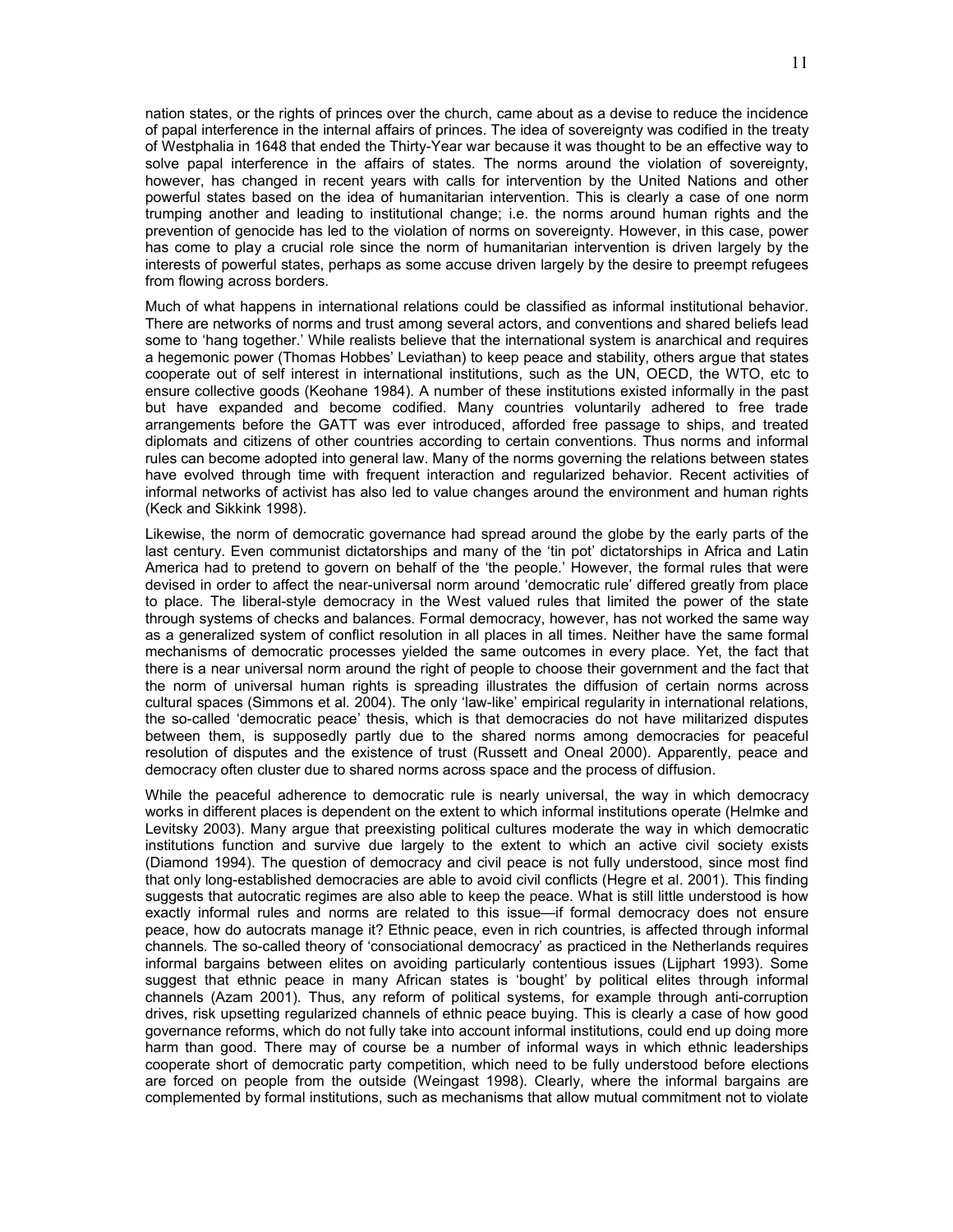bargains for electoral gain etc, should be in place before formal democracy is initiated. Elites may matter greatly for deciding the shape of decent governance and peace.

The tensions between formal and informal institutions are starkly apparent when it comes to access to justice. State law and customary law often clash, as in the celebrated case of the Pakistani woman that was gang-raped under customary tribal law. In this case, the state intervened due to the fact that NGO activists and others brought the case to the notice of authorities, who perhaps acted in this instance to avoid the global spotlight. Whether or not the Pakistani state is able to safeguard the human rights of women in any meaningful sense relates greatly to its capacity to implement education and awareness programs that would change particular norms and regularized practices that harm women.

We have already mentioned patron-client relationships. In Sri Lanka, political elites dominating the various political parties have historically mobilized their clients at election time to intimidate voters and win supporters, leading to violent encounters among the masses of supporters. Despite laws on the books against election violence the practices have continued, greatly damaging the cause of democracy. It has been customary that elites be not held accountable for election violence. Recent high profile cases that led to the prosecution of elites for electoral violence have seen a greatly reduced incidence of violence in the most recent election (Höglund 2006). Thus, a state's actions may have a strong bearing on some forms of regularized behavior that occur because of tacit informal bargains.

#### **5) Informal institutions: Who could be the drivers of change?**

Governments can have a major impact on informal institutions based on the capacity and willingness of a government to enforce its will. States, in most cases, set the larger rules of the game. Norms that need changing can be affected by governments by outlawing a particular behavior pattern (smoking in public spaces). Governments have the ability to reach mass audiences through campaigns and by deciding the educational content of school books. Governments can induce particular types of behavior by offering tax breaks and subsidies for particular types of behavioral changes, whether recycling practices for garbage disposal, conservation issues, to civil activism for providing collective goods.

But there are also strong limitations to the role that the government can play in changing informal institutions. The crucial question concerns a government's legitimacy when it tries to change religious practices, laws and traditions, all of which form an important part of the private sphere of citizens. One could argue that a democratically elected government has a legitimate mandate to change informal institutions. Even in OECD countries, however, some religious minorities like Jehovah's Witnesses might still contest laws not in agreement with their beliefs. Establishing democracy is important, and it can positively influence the chances for the reform of informal institutions. Yet it is not a cure-all. Democracy alone is often not sufficient. Discrimination against women still exists in many poor countries with democratic structures, because governments' influence on family life remains limited or non-existent, particularly in rural areas.

Civil society groups have been instrumental in changing particular types of regularized behavior. Activists across borders, such as Amnesty International, were central to developing and spreading the norms of human rights, not to mention the various environmental groups such as Green Peace that campaigned to drive norms around ending the nuclear arms race (Keck and Sikkink 1998). Thus, in international relations, activists have been crucial in changing existing norms and promoting institutions for cooperation around solving social dilemmas. These institutional changes, however, have been effective in some areas and failed in others (Young 2002). The history of the development of gender equality in Western countries also reveals that lobby and pressure groups have often organized and channeled support for changes, which political parties eventually incorporated into their agendas.

Key personalities are another strategy that many agencies use to bring about awareness and change of a particular type of bad behavior or encourage a desired one. A historical example of such authoritative leaders that brought about substantive changes in ways of behaviour and traditions are Kemal Ataturk in Turkey in the 1920s after a war and a revolution and Habib Bourguiba in Tunisia in 1956 after a long fight for independence. NGOs have used celebrities to champion their causes with varying degrees of success. The anti land-mine issue clearly led to regularized ways in which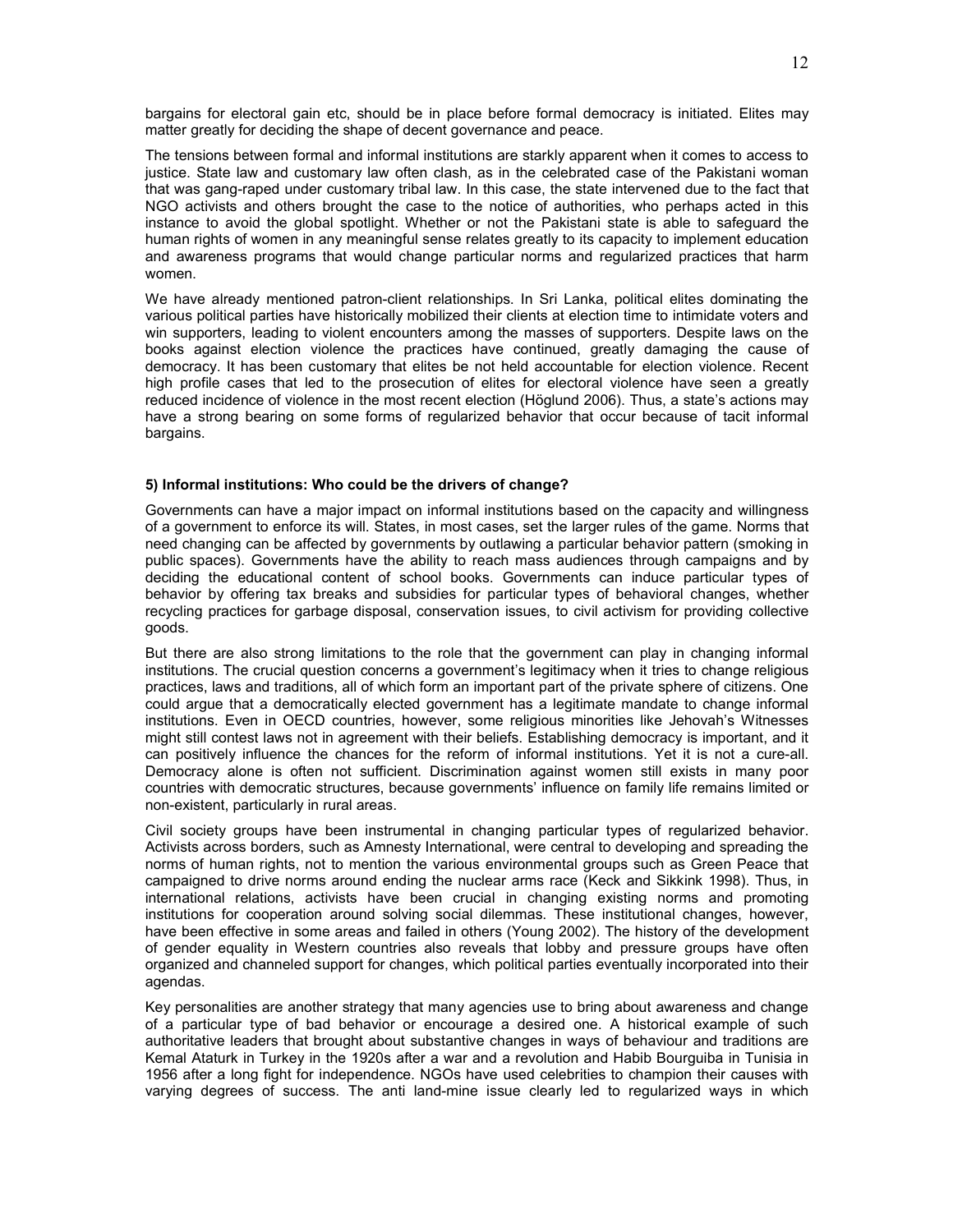governments approached the issue of landmine use, procure weapons, and challenged the very norm of national defense policymaking.

Clearly, this primer has shown that formal and informal institutions interact to shape development outcomes. It is a subject, however, that is very messy, particularly from a policy perspective. Since context matters, we need better, clearer understanding of complex interaction. Where informal institutions have evolved to be second-best solutions, we would have to be certain that pushing formal institutional change does not upset a delicate balance. Careful, comparative research strategies will lead to greater understanding of the limits and possibilities of achieving policy objectives when making interventions.

If the fundamental value of institutions and rules is to allow people to cooperate, governments have a clear role in encouraging institutional building and institutional change for driving development. Governments have done much harm in the past by imposing their will on people. A better approach might be that governments foster enabling environments for people to come together to solve collective dilemmas. Governments could promote education, laws that encourage structural change, such as the reduction of inequities, which will allows communities to treat each other as equals, build trust etc.

Changing a country's institutional system and tinkering with its balance is a delicate affair that needs to be done with caution and sometimes against common reform dogma. Policies that work in one country may very well fail in another and are rarely optimal elsewhere. "Think globally, act locally", therefore, no longer seems a valid motto, at least for institutions.

If we fail to understand the mind sets of people and the incentive structures that govern their behaviour, we will not be able to bring about changes promoted at the national or supra-national level. This holds true for conflict resolution, gender equality, investment promotion and good governance. We should be wary of absolute answers, best practices and blueprints of how to achieve development. Rather, we need to accept that sometimes good enough is enough by affecting change gradually through the rules in effect on the ground.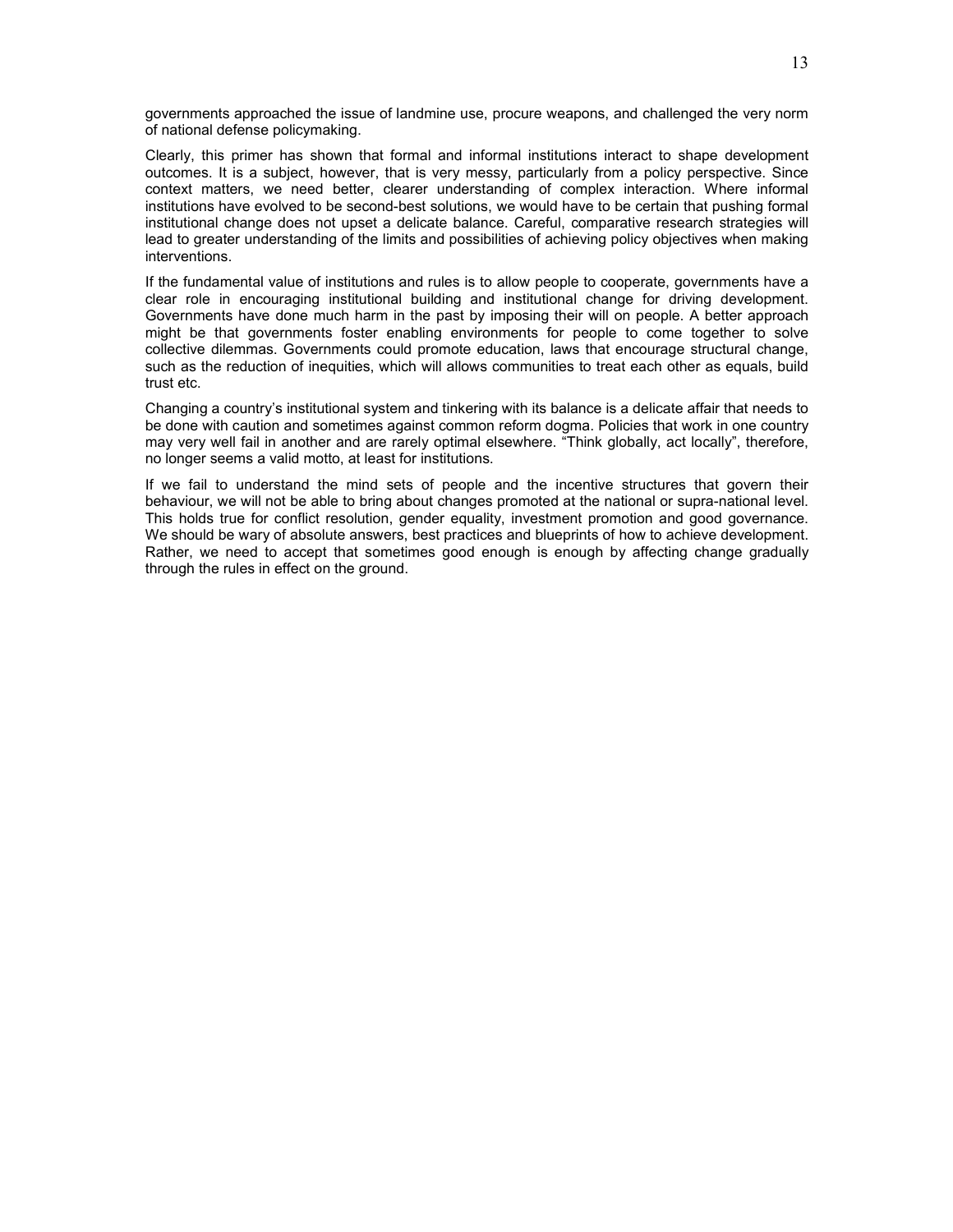#### **References**

- Azam, Jean-Paul. 2001. "The Redistributive State and Conflicts in Africa." *Journal of Peace Research* 38 (4):429–44.
- Bardhan, Pranab. 2001. "Understanding Underdevelopment: Challenges for Institutional Economics from the Poor Country Perspective." In *Institutional Foundations of a Market Economy*, ed. G. Kochendörfer-Lucius and B. Pleskovic. Berlin: German Foundation for International Development (DSE).
- Barro, Robert. 2000. "Democracy and the Rule of Law." In *Governing for Prosperity*, ed. B. Bueno de Mesquita and H. L. Root. New Haven, CT: Yale University Press.
- Bauer, P. T. 1988. "Black Africa, Free of Oppressed? ." In *Freedom, Democracy, and Economic Welfare*, ed. M. Walker. Vancouver: The Fraser Institute.
- Bellin, Eva. 2004. "The Political-Economic Conundrum: The Affinity of Economic and Political Reform in the Middle East and North Africa." In *The Middle East Series*. Washington, DC: Carnegie Endowment for International Peace.
- Boix, Carles, and Daniel N. Posner. 1998. "Social Capital: Explaining Its Origins and Effects on Government Performance." *British Journal of Political Science* 28 (4):686–93.
- Clague, Christopher, ed. 1997. *Institutions and Economic Development : Growth and Governance in Less-Developed and Post-Socialist Countries*. Baltimore, MD: Johns Hopkins University Press.
- Coleman, James. 1986. "Social Theory, Social Research, and a Theory of Action." *American Journal of Sociology* 91:1309–35.
- Cooter, Robert D. 1994. "Structural Adjudication and the New Law Merchant: A Model of Decentralized Law." *International Review of Law and Economics* 14:215–31.
- Diamond, Larry, ed. 1994. *Political Culture and Democracy in Developing Countries*. Boulder, CO: Lynne Rienner.
- DiMaggio, Paul. 1994. "Culture and Economy." In *The Handbook of Economic Sociology*, ed. N. J. Smelser and R. Swedberg. Princeton, NJ & New York: Princeton University Press & Russell Sage Foundation.
- Douglas, Mary. 1986. *How Institutions Think*. Syracuse, NY: Syracuse University Press.
- Eisenstadt, S. N. 2000. "Multiple Modernities." *Daedelus* 129 (1):1–29.
- Ensminger, Jean. 1992. *Making a Market: The Institutional Transformation of an African Society*. Cambridge: Cambridge University Press.
- Fine, Gary Alan. 2001. "Enacting Norms: Mushrooming and the Culture of Expectation and Explanation." In *Social Norms*, ed. M. Hechter and K.-D. Opp. New York: Russell Sage Foundation.
- Glaeser, Edward L., Rafael La Porta, Florencio Lopez-de-Salines, and Andrei Schleifer. 2004. "Do Institutions Cause Growth?" In *unpublished manuscript*. Cambridge, MA: Harvard University.
- Granovetter, Mark. 1985. "Economic Action and Social Structure: The Problem of Embededness." *American Journal of Sociology* 91 (3):481–510.
- Greif, Avner. 2006. *Institutions and the Path to the Modern Economy: Lessons from Medieval Trade*. Cambridge: Cambridge University Press.
- Hall, Peter A., and Rosemary Taylor. 1998. "Political Science and the Three New Institutionalisms." In *Institutions and Social Order*, ed. K. Soltan, E. M. Uslaner and V. Haufler. Ann Arbor, MI: University of Michigan Press.
- Hayami, Yujiro, and Masahiko Aoki, eds. 1998. *The Institutional Foundations of East Asian Economic Development: Proceedings of the IEA Conference Held in Tokyo, Japan*. New York: St. Martin's.
- Hechter, Michael, and Karl-Dieter Opp, eds. 2001. *Social Norms*. New York: Russell Sage Foundation.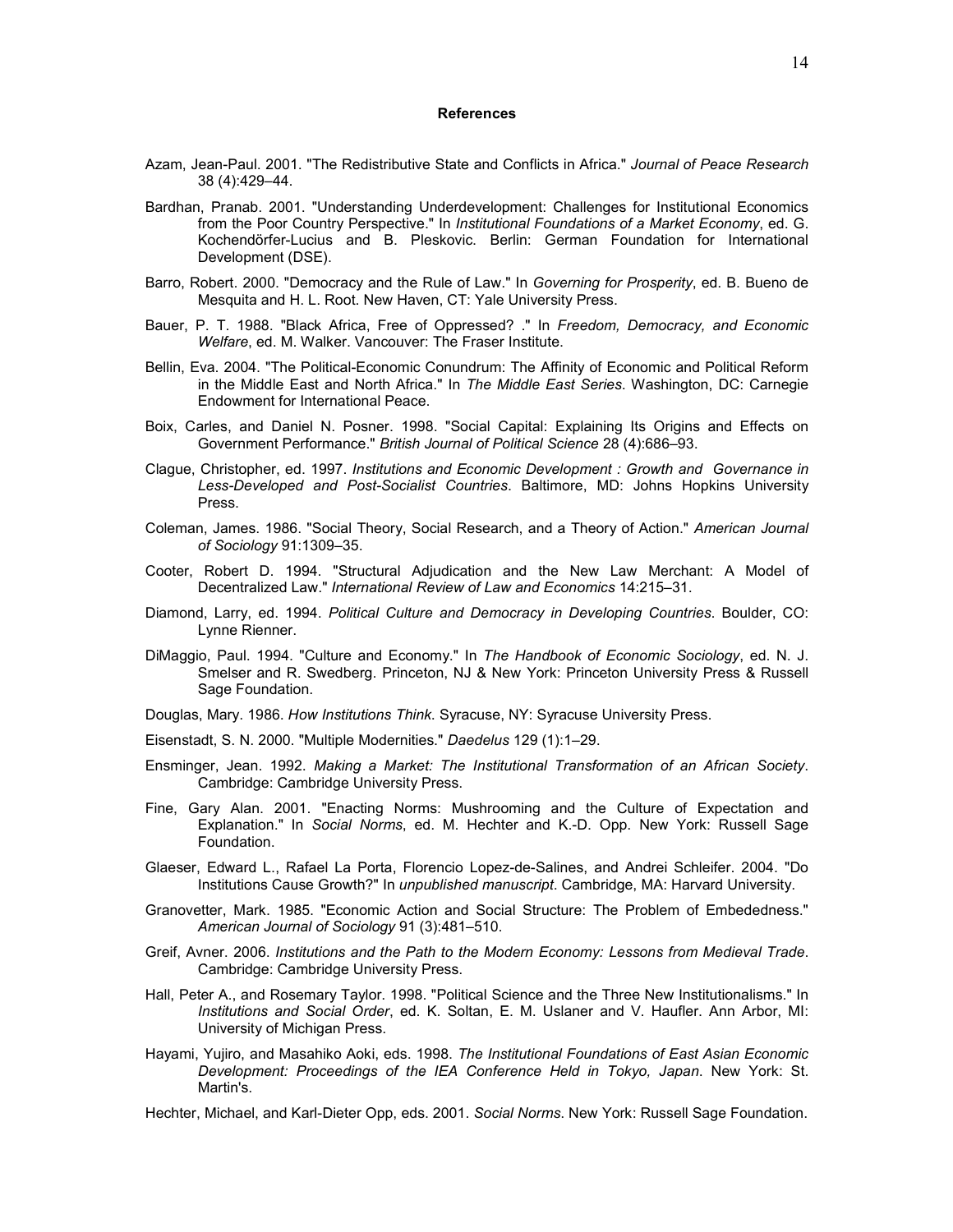- Hegre, Haavard, Tanja Ellingsen, Scott Gates, and Nils Petter Gleditsch. 2001. "Towards a Democratic Civil Peace? Democracy, Political Change, and Civil War, 1816–1992." *American Political Science Review* 95 (1):33–48.
- Helmke, Gretchen, and Steven Levitsky. 2003. "Informal Institutions and Comparative Politics: A Research Agenda." South Bend, IN: Kellogg Institute for International Studies, Notre Dame University.
- ———. 2004. "Informal Institutions and Comparative Politics: A Research Agenda." *Perspectives on Politics* 2 (4):725–40.
- Höglund, Kristine. 2006. "Electoral Violence in War-Ravaged Societies: The Case of Sri Lanka." In *Power-sharing and Democratic Governance in Divided Societies*. Center for the Study of Civil War (PRIO) Oslo, Norway.
- Horne, Christine. 2001. "Sex and Sanctioning: Evaluating Two Theories of Norm Emergence." In *Social Norms*, ed. M. Hechter and K.-D. Opp. New York: Russell Sage Foundation.
- Inglehart, Ronald. 1997. *Modernization and Postmodernization: Cultural, Economic, and Political Change in 43 Societies*. Princeton, NJ: Princeton University Press.
- Islam, Roumeen. 2001. "The Institutional Foundations of a Market Economy: What Makes Markets Work Well?" In *The Institutional Foundations of a Market Economy*, ed. G. Kochendörfer-Lucius and B. Pleskovic. Berlin: German Foundation for International Development (DSE).
- Jackman, Robert W., and Ross A. Miller. 2005. *Before Norms: Institutions and Civic Culture*. Ann Arbor, MI: University of Michigan Press.
- Keck, Margaret E., and Kathryn Sikkink. 1998. *Activists Beyond Borders: Advocacy Networks in International Politics*. Ithaca, NY: Cornell University Press.
- Keohane, Robert. 1984. *After Hegemony: Cooperation and Discord in the World Political Economy*. Princeton, NJ: Princeton University Press.
- Knight, Jack. 1992. *Institutions and Social Conflict*. Cambridge: Cambridge University Press.
- Lal, Deepak. 1999. "Culture, Democracy and Development: The Impact of Formal and Informal Institutions on Development." Los Angeles: University of California, Los Angeles.
- Lerner, Daniel. 1958. *The Passing of Traditional Society: Modernizing the Middle East*. Glencoe, IL: Free Press.
- Lijphart, Arend. 1984. *Democracies: Patterns of Majoritarian and Consensus Government in Twenty-One Countries*. New Haven: Yale University Press.
- ———. 1993. "Constitutional Choices for New Democracies." In *The Global Resurgence of Democracy*, ed. L. Diamond and M. Plattner. Baltimore: Johns Hopkins University Press.
- Lipset, Seymour M. 1959. "Some Social Requisites of Democracy: Economic Development and Political Legitimacy." *American Political Science Review* 53:69–105.
- North, Douglass C. 1990. *Institutions, Institutional Change and Economic Performance*. Cambridge: Cambridge University Press.
- ———. 2005. *Understanding the Process of Economic Change*. Princeton, NJ: Princeton University Press.
- Ostrom, Elinor. 1997. "Capital, Institutions, Incentives." In *Institutions and Economic Development: Growth and Governance in Less-Developed and Post-Socialist Countries*, ed. C. Clague. Baltimore, MD: Johns Hopkins University Press.
- ———. 2005. *Understanding Institutional Diversity*. Princeton, NJ: Princeton University Press.
- Pejovich, Svetozar. 1999. "The Effect of the Interaction of Formal and Informal Institutions on Social Stability and Economic Development." *Markets and Morality* 2 (2):164–81.
- Persson, Torsten, and Guido Tabellini. 2003. *The Economic Effects of Constitutions*. Cambridge, MA: MIT Press.
- Platteau, J.-Ph. 2003. "Solidarity Norms and Institutions in Village Societies: Static and Dynamic Considerations." Namur: The University of Namur.